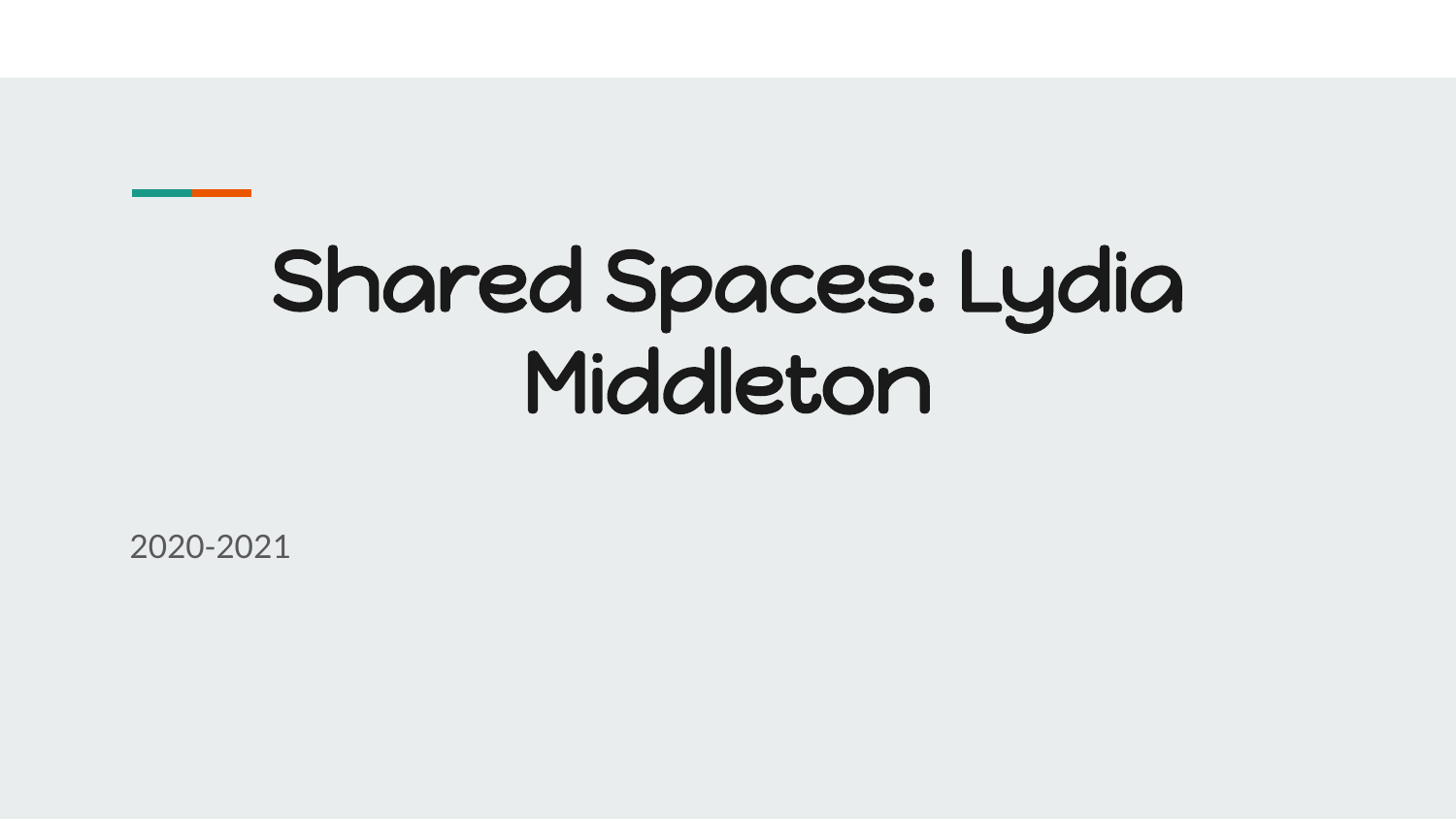## **Cafeteria**

All teachers will receive a new breakfast and lunch schedule with the new procedures outlined to comply with the COVID 19 precautions.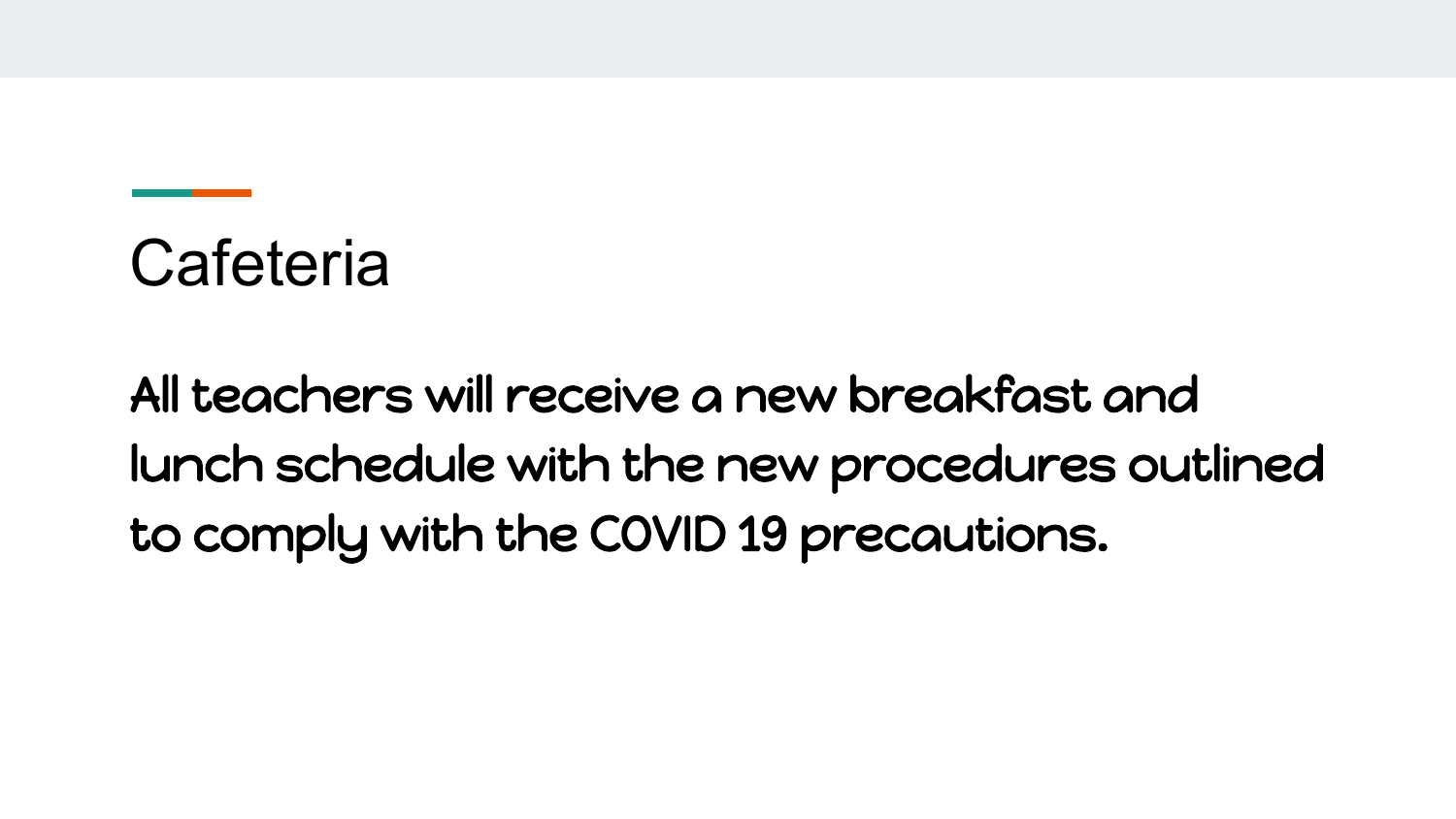## Cafeteria Procedures

- **●** No parents or outside visitors will be permitted to join students for lunch or breakfast;
- **●** All students will need to wash their hands before and after eating;
- **●** Kindergarten and preschool students will eat breakfast in the cafeteria;
- **●** Grades one through four will eat breakfast in their rooms;
- **●** Lunch codes will be entered by cafeteria staff members;
- **●** Students will sit together as a class and implement social distancing to the extent possible;
- **●** Custodians will clean and disinfect tables between lunches.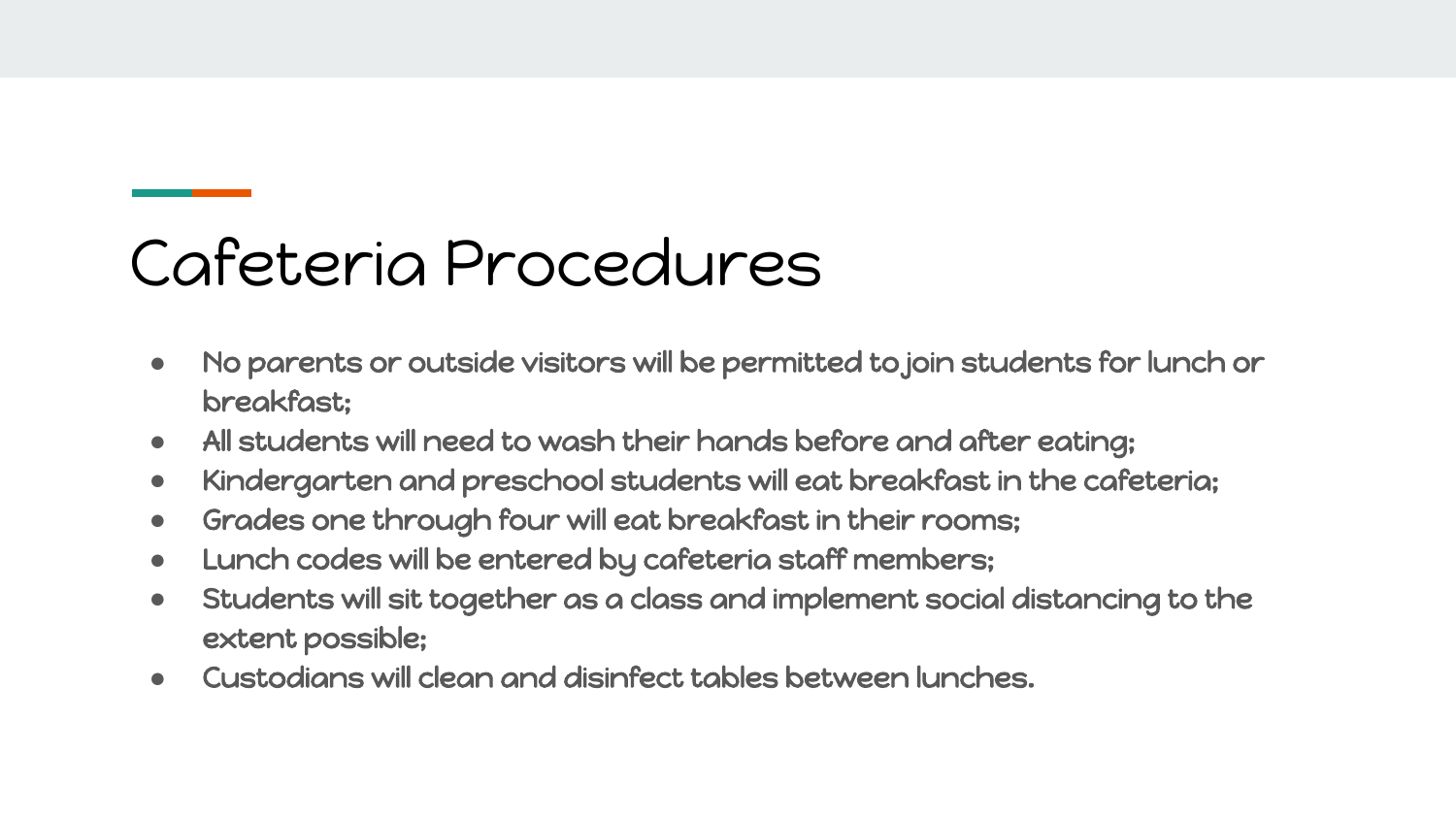#### Recess Procedures

•A recess/lunch schedule has been shared with teachers;

•Classes will be separated at recess by using both playgrounds for one grade level and dividing the second playground into zones;

•Teachers will rotate use of the playgrounds on a weekly basis.

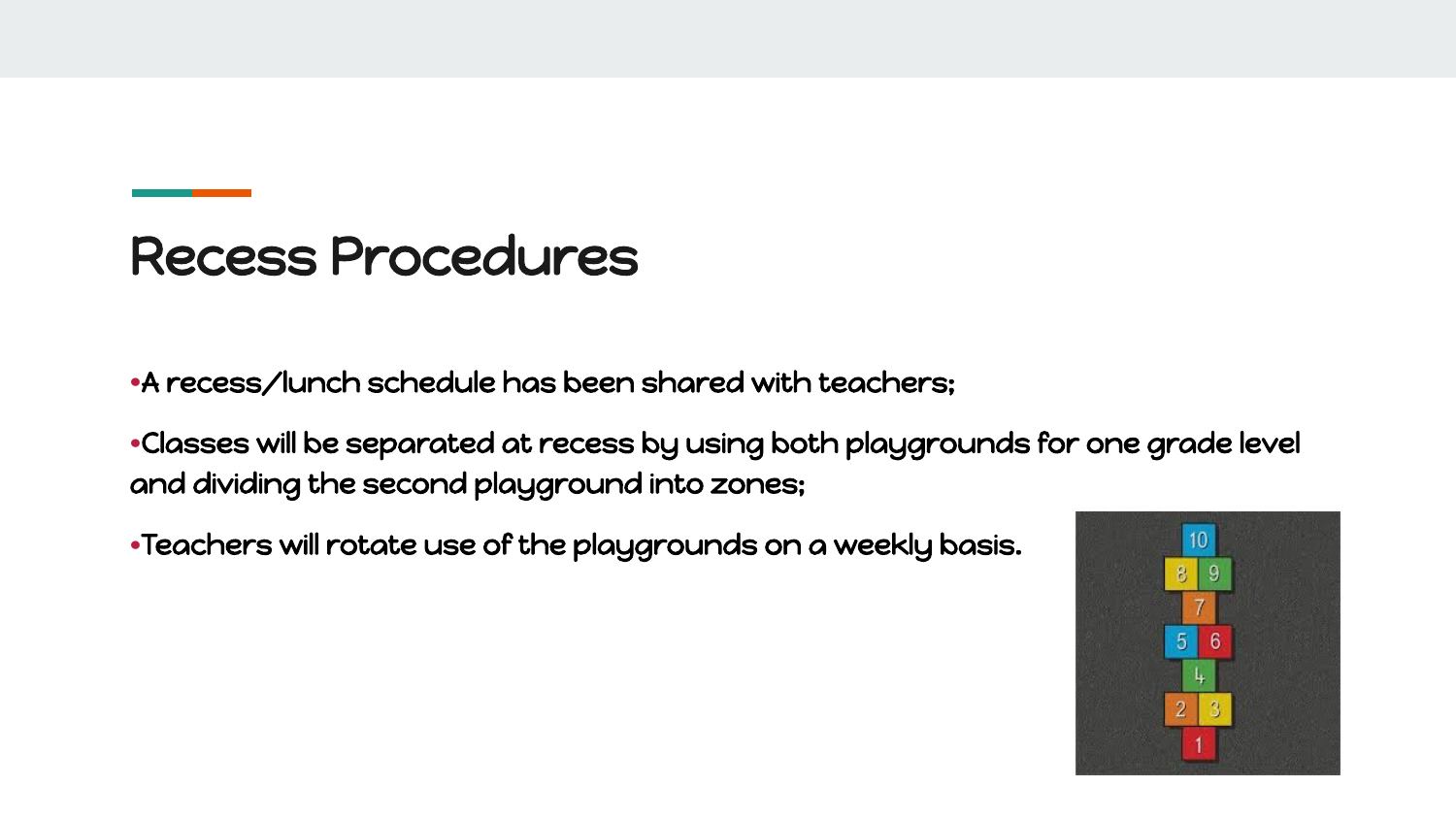

#### Classroom

In the classroom, the following procedures will be in place:

- **●** Desks will face forward and be spaced as far apart as possible;
- **●** Students will wear masks during instruction;
- **●** Students will wear masks during transitions;
- **●** Students will be given their individual supplies;
- **●** Student desks will be wiped down throughout the day;
- **●** Students will not be gathering in a communal area on the floor.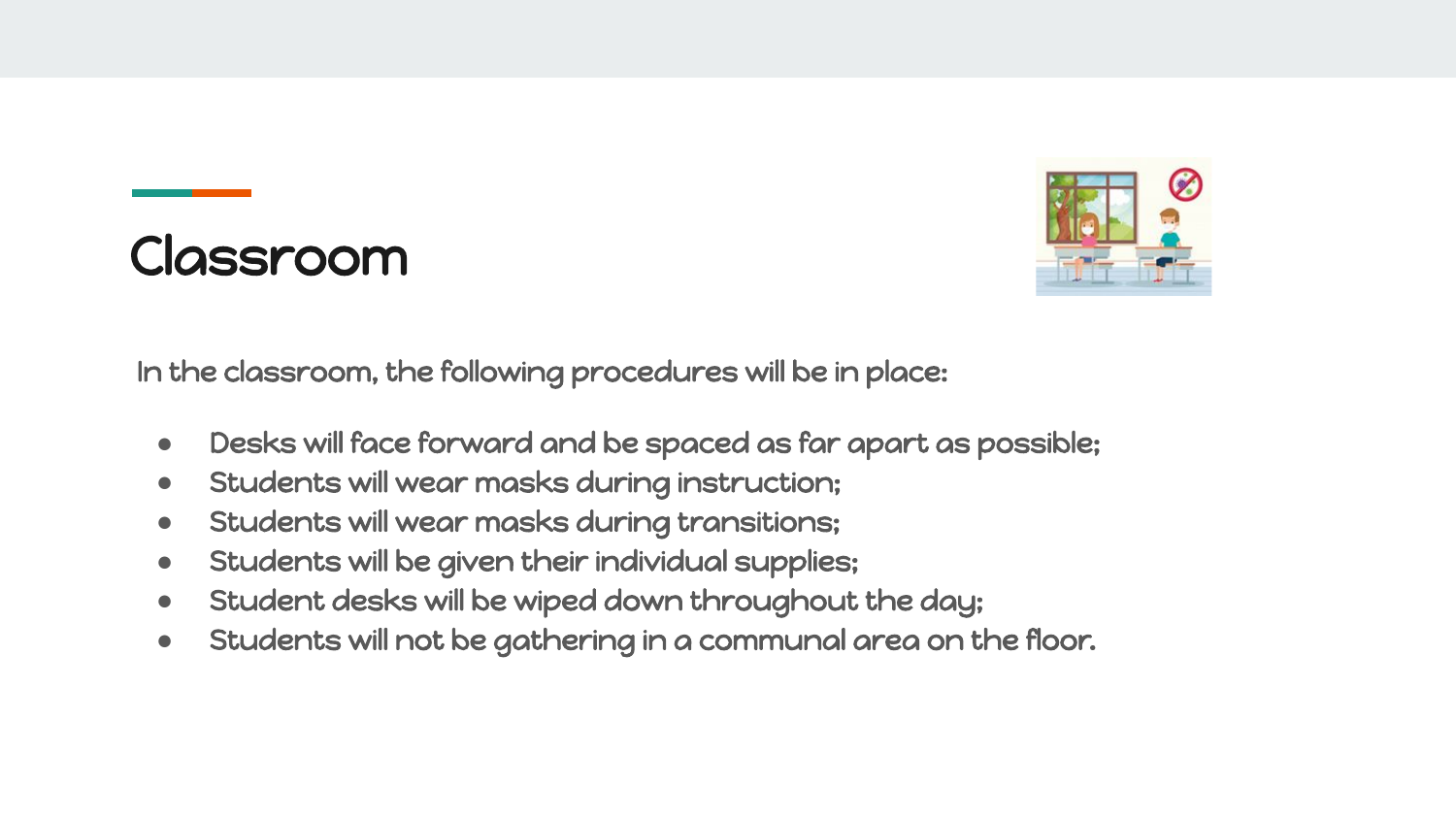### **Hallway**

•Masks will be required during all transitions

•Water fountains have been shut off, but students will be permitted to bring their own water-bottles;

•A water-bottle filling station has been installed outside the ground floor restrooms;

•Teachers will model appropriate hallway procedures.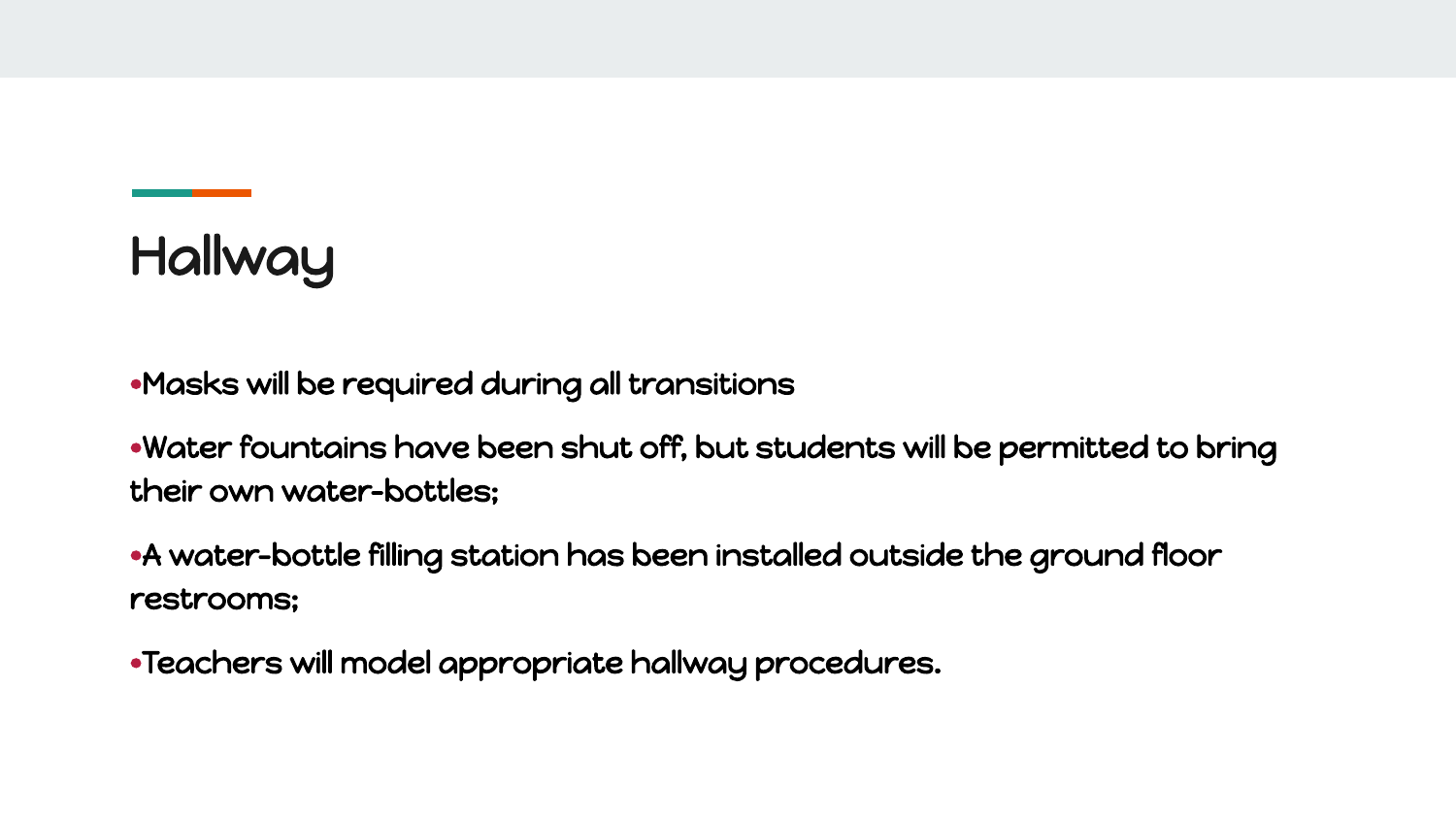#### Classroom Materials

Thanks to the generous support of Super ATV, very few items need to be supplied by parents or guardians. The following will be needed for the upcoming year:

•Headphones;

•A backpack;

•A water bottle.